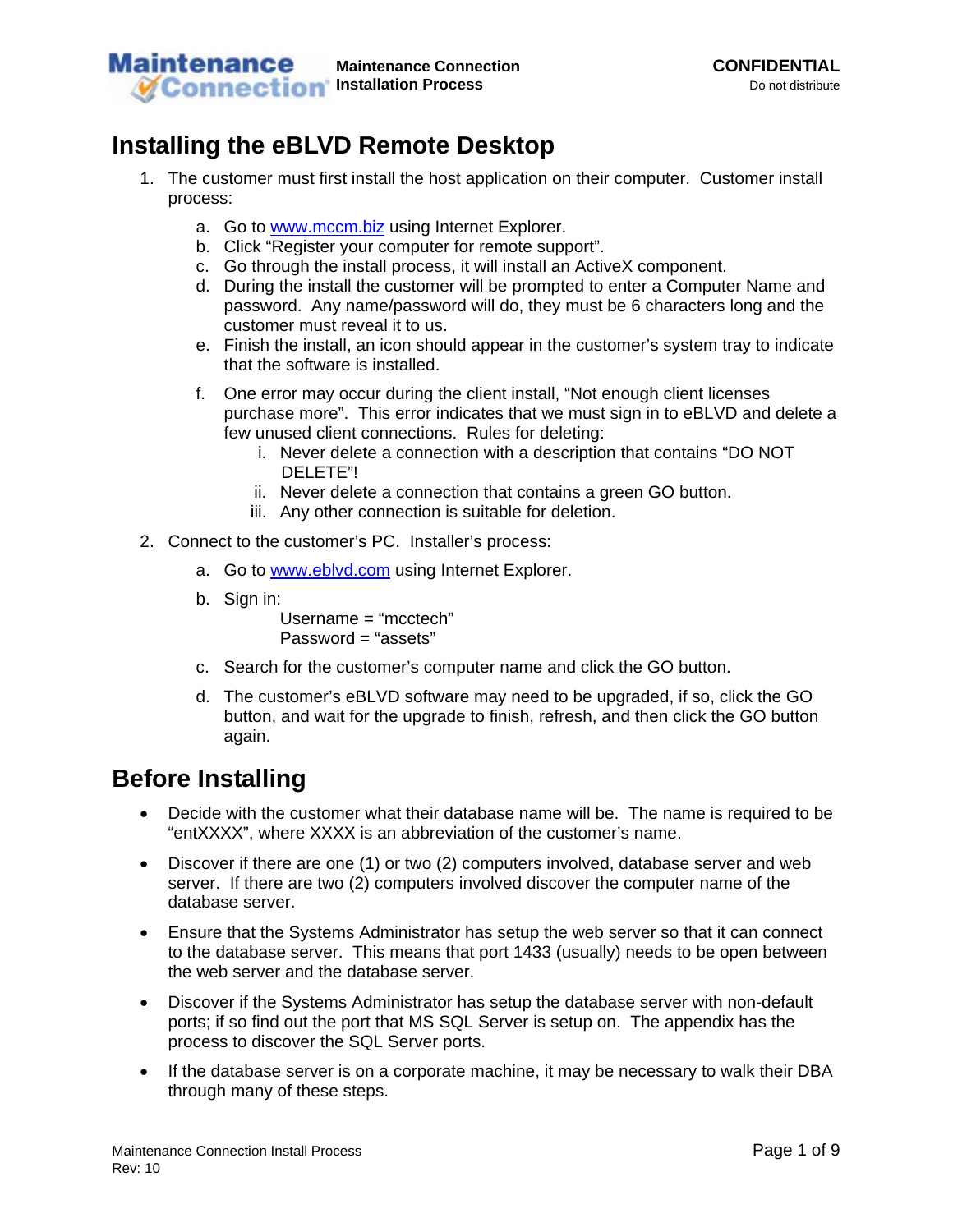- If the web server is on an existing IIS server, it may be necessary to walk their webmaster through many of these steps.
- If the web server is in a DMZ (demilitarized zone) the database server will need to be in the same zone OR their network administrator will need to ensure a connection is open between the web server and the database server.
- If the web server has firewall software and the customer wants MC to be accessible on the corporate network (intranet). The firewall administrator will need to open port 80 (required) and port 443 (if using SSL).
- If there is a hardware firewall and the customer wants MC to be accessible on the internet then the firewall administrator will need to open port 80 (required) and port 443 (if using SSL).
- Make sure if the customer is using MS SQL Server (this does not matter for MSDE), that they are using SQL Server 2000 or 2005. MC will not run properly on SQL Server 7. The easiest way to check the version is:
	- 1. Run SQL Enterprise Manager
	- 2. Click down Console Root, Microsoft SQL Servers, SQL Server Group, then to the server (usually "(local) (Windows NT)").
	- 3. Right click -> Properties
	- 4. On the General Tab it will tell you the Product version. It should be 8.x (or higher).

## **Preliminary Install Steps**

- 1. Install server grade (Windows 2000 or Windows 2003) or XP Pro (see note 1). Make sure that both the Web server and Database server are accessible throughout the install (see note 2).
	- Note 1) It is preferred to run with a Server grade operating system. SQL Server and IIS runs with limited functionality on an XP Pro machine. It is very easy to run out of connections on an XP Pro machine because of the limitations imposed.
	- Note 2) The Web server and Database server are referenced as if they are different machines throughout the install guide. This is usually the case but is not a requirement; they can be located on the same machine. If both the Web server and Database server is the same machine the instructions for both machines need to be carried out on the single machine.
- 2. On the Web server, install IIS and if there is no other SMTP server, make sure the SMTP service is included. (Control Panel -> Add/Remove Components -> IIS -> Details -> SMTP service) The service should be setup to relay from 127.0.0.1 (IIS Manager -> "Default SMTP Virtual Server" -> right click -> Properties -> Access Tab -> Relay Tab, radio button 'Only the list below' selected, if 127.0.0.1 is not in the list add it.).
- 3. On the Database server, install/verify that MS SQL Server 2000 or MSDE (see note 3 and 4) is installed. Service pack 2 or higher must be installed on SQL Server.

Note 3) MSDE is not recommended; it should only be used when cost is an issue and data volumes and use will be low.

Note 4) MSDE can be downloaded from [http://www.maintenanceconnection.com/mcv18/mc\\_download/.](http://www.maintenanceconnection.com/mcv18/mc_download/) SQL Server 2000 is a commercial product and must be purchased from Microsoft.

4. If the Web server has a " " in the computer name it must be changed. IIS does not store cookies properly when the computer has an underscore in the name.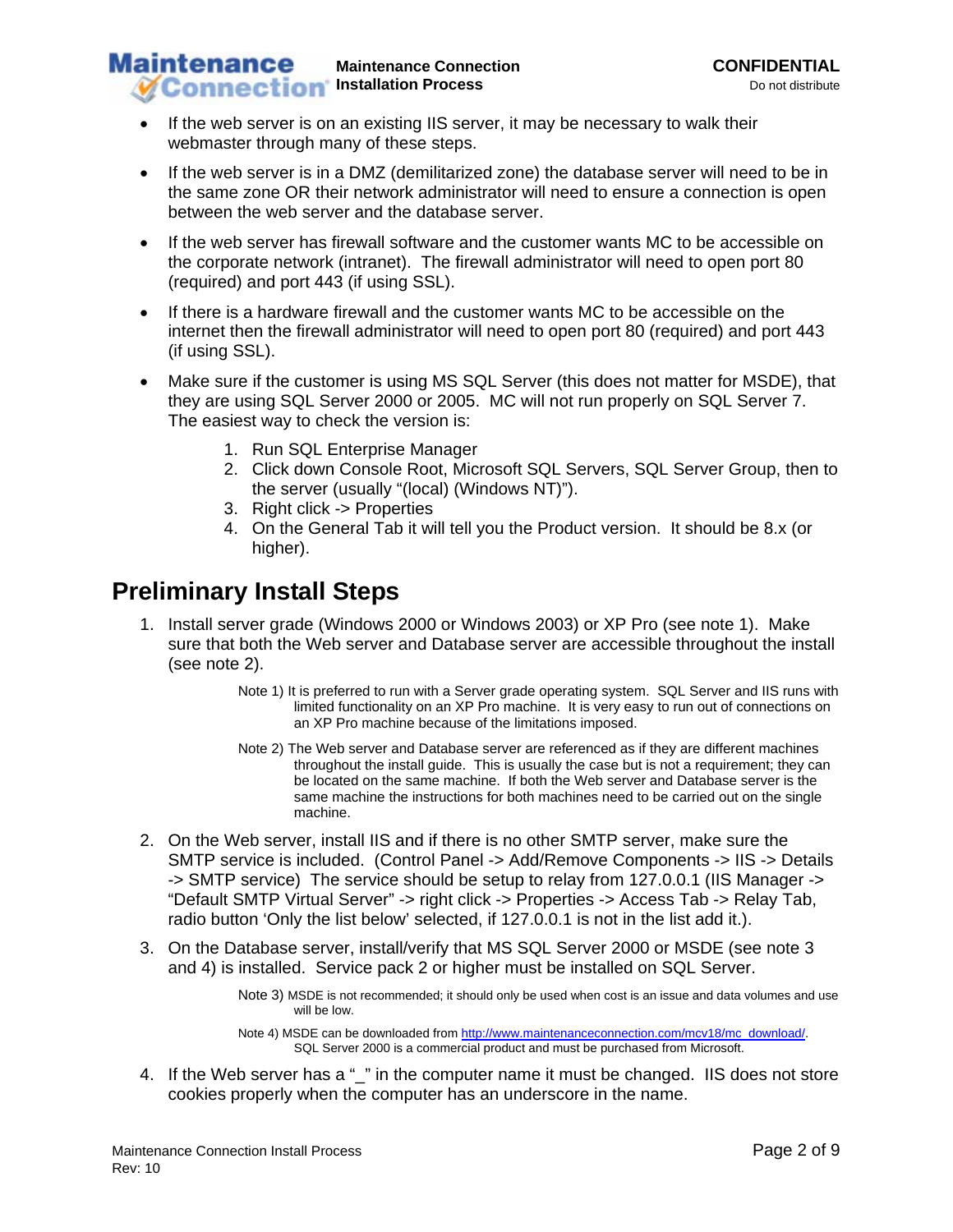- 5. If installing the Palm Webservice verify that .NET 1.1 is installed. If installing the PPC Webservice verify that .NET 2.0 is installed on the Web server. (Add/Remove Programs should have it listed)
- 6. Install virus protection software. Currently we recommend eTrust from [www.ca.com.](http://www.ca.com/)
- 7. Run Windows Update to ensure the latest updates are all installed. It may take several iterations to get everything installed.
- 8. Set the automatic update based on the customer's policy. We recommend an automatic update at an early morning hour each day.
- 9. Launch Windows Explorer (not IE). You will need it many times throughout the install so leave it open.
- 10. In Explorer, browse to where the Maintenance Connection IIS install file is, usually called "mc\_onsite.exe".
- 11. Run the install file and install to the directory the customer decides on (usually "c:\maintenance connection\" (see note 5)). Close the wizard that opens after the install process completes.

Note 5) Most directory locations referenced further in the install document will use this install directory as its base point.

- 12. Create a subdirectory in the "install dir\mc\_imageserver\" directory for each company database you plan to install. The directory name should be "install dir\mc\_imageserver\entXXXX\" based on the database name the customer has chosen.
- 13. In each of the directories just created place a copy of the customer's logo. Maximum allowable size is 150x60 pixels. The file format for the picture can be any that Internet Explorer can load but is usually a bitmap (\*.bmp), Gif (\*.gif), Jpeg (\*.jpeg) or a PNG (\*.png). The name of the image does not matter; it will be referenced in the MC setup wizard later.
- 14. Install/verify that they have SQL Tools (check Start -> Programs -> MS SQL Server ->



Enterprise Manager). If they do not have SQL Tools, install them on the Database server. If they have SQL Server 2000 you will install there copy, if not then install your personal copy (see note 6) (be sure to remove your personal copy before you leave).

Note 6) You can download a trial version of MSDE Client Tools from [http://www.maintenanceconnection.com/mcv18/mc\\_download/](http://www.maintenanceconnection.com/mcv18/mc_download/). This is a fully operational trial version that will expire after a few days so you should uninstall it

## **Maintenance Connection Setup on IIS**

- 1. Load IIS Manager (Start -> Programs -> Administrative Tools -> Internet Information Services, you may have to access Administrative Tools through the Control Panel on some computers).
- 2. Expand the local computer
- 3. If it exists, click on Web Service Extensions it is after FTP Sites, Application Pools and Web Sites.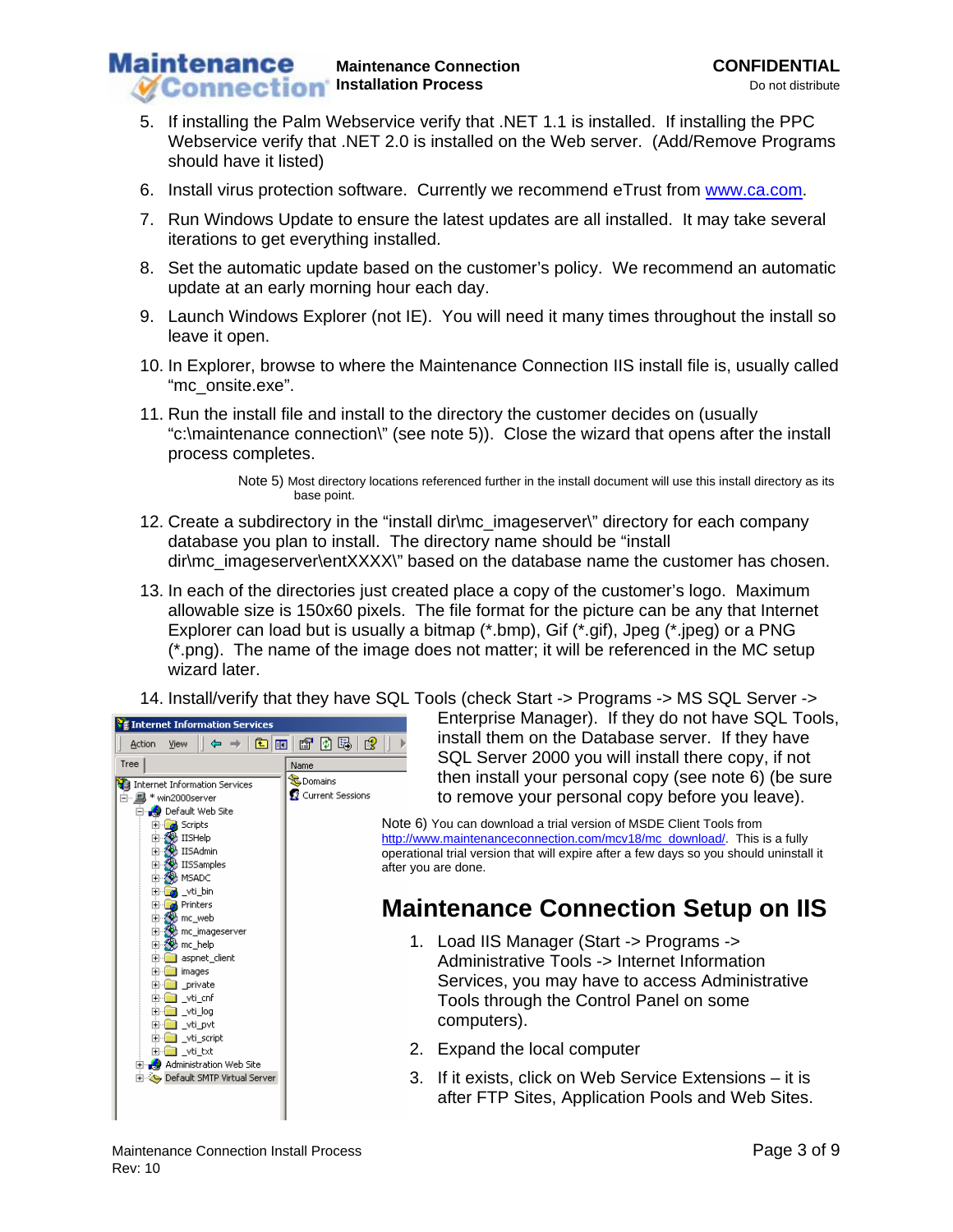Then make sure that Active Server Pages is "allowed". If it does not exist remember for later steps (This is only important for 2003 Server and up).

- 4. Expand Web Sites.
- 5. Expand the Default Web Site
- 6. Create a new Virtual Directory under the default web site (Right click -> New -> Virtual Directory).
	- Name: "mc\_web"
	- Directory: "install location\mc\_iis\"
	- Permissions: Read [Only] and Scripts
- 7. Right Click the new Virtual Directory and select Properties
	- Prior to Windows 2003
		- Virtual Directory Tab -> Application Protection dropdown = "LOW"
	- Windows 2003
		- Make sure, under Pools, that the app is in the default app pool
		- **If Web Service Extensions did not exists then ENABLE ASP extensions.**
		- Application Settings Area -> Configuration button -> Options Tab -> Enable Parent Paths = Checked
	- Cache/Caching (Both)
		- **-** HTTP Header Tab -> Click Enable Content Expiration
		- Select Expire after *n* days. (recommended 30 90 days)
- 8. Create a new Virtual Directory under the default web site (Right click -> New -> Virtual Directory).
	- Name: "mc\_imageserver"
	- Directory: "install location\mc\_imageserver\"
	- Permissions: Read [Only]
- 9. Right Click the new Virtual Directory and select Properties
	- Prior to Windows 2003
		- Virtual Directory Tab -> Application Protection dropdown = "LOW"
	- Windows 2003
		- **If Web Service Extensions did not exists then ENABLE ASP extensions.**
		- Application Settings Area -> Configuration button -> Options Tab -> Enable Parent Paths = Checked
	- Cache/Caching (Both)
		- **-** HTTP Header Tab -> Click Enable Content Expiration
		- Select Expire after *n* days. (recommended 30 90 days)
- 10. Create a new Virtual Directory under the default web site (Right click -> New -> Virtual Directory).
	- Name: "mc\_help"
	- Directory: "install location\mc\_help\"
	- Permissions: Read [Only]
- 11. Right Click the new Virtual Directory and select Properties
	- Prior to Windows 2003
		- Virtual Directory Tab -> Application Protection dropdown = "LOW"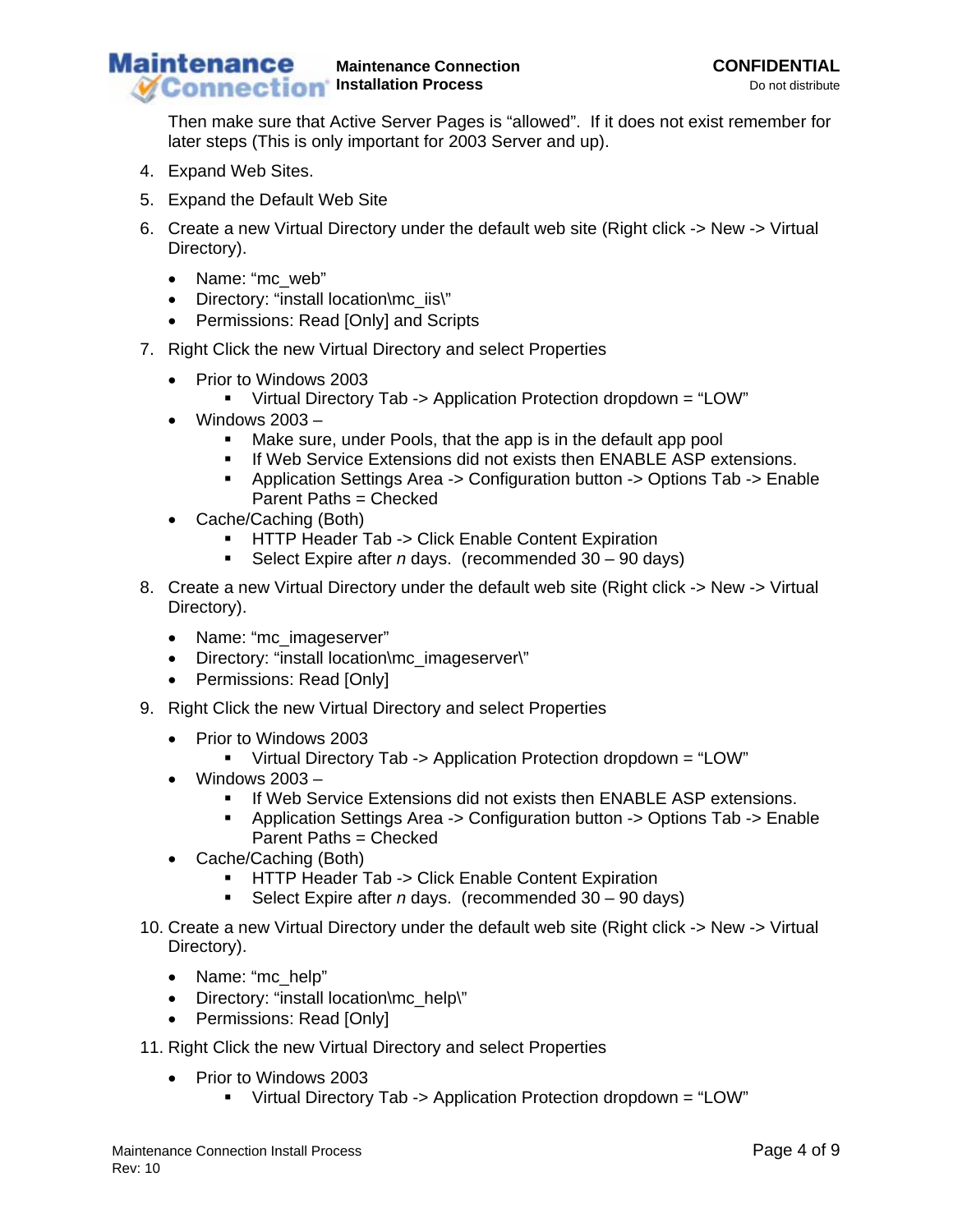

- Windows 2003
	- **If Web Service Extensions did not exists then ENABLE ASP extensions.**
	- Application Settings Area -> Configuration button -> Options Tab -> Enable Parent Paths = Checked
- Cache/Caching (Both)
	- **-** HTTP Header Tab -> Click Enable Content Expiration
	- Select Expire after *n* days. (recommended 30 90 days)
- 12. Close IIS Manager.

## **Database Preparation**

- 1. From Windows Explorer, create a database backup directory (usually "c:\DBs\Backup\")
- 2. Open the SQL Enterprise Manager
- 3. Drill down until you see the (local) database. (Console Root -> Microsoft SQL Servers > SQL Server Group) It may have the name (local) or it may have a specified name. It appears that, by default, if you are running Standard MS SQL Server it will show the computer name, if you are running the Runtime version it will show (local).
- 4. Find the Securities Tab on the Properties for the (local) database.
- 5. Set "Use SQL Server and Windows Authentication". The default for the runtime database and our test installation of Standard MS SQL Server is Windows only.
- 6. Stop and restart the service. This will take a few minutes.
- 7. Drill down to security.
- 8. Add a user (new login on some versions): User Name: "mczar" Password: "mczar" Use SQL Authentication
- 9. Change the "sa" account password from the default setting "sysadm" If you do not change the sa password it will leave the SQL Server vulnerable to attack.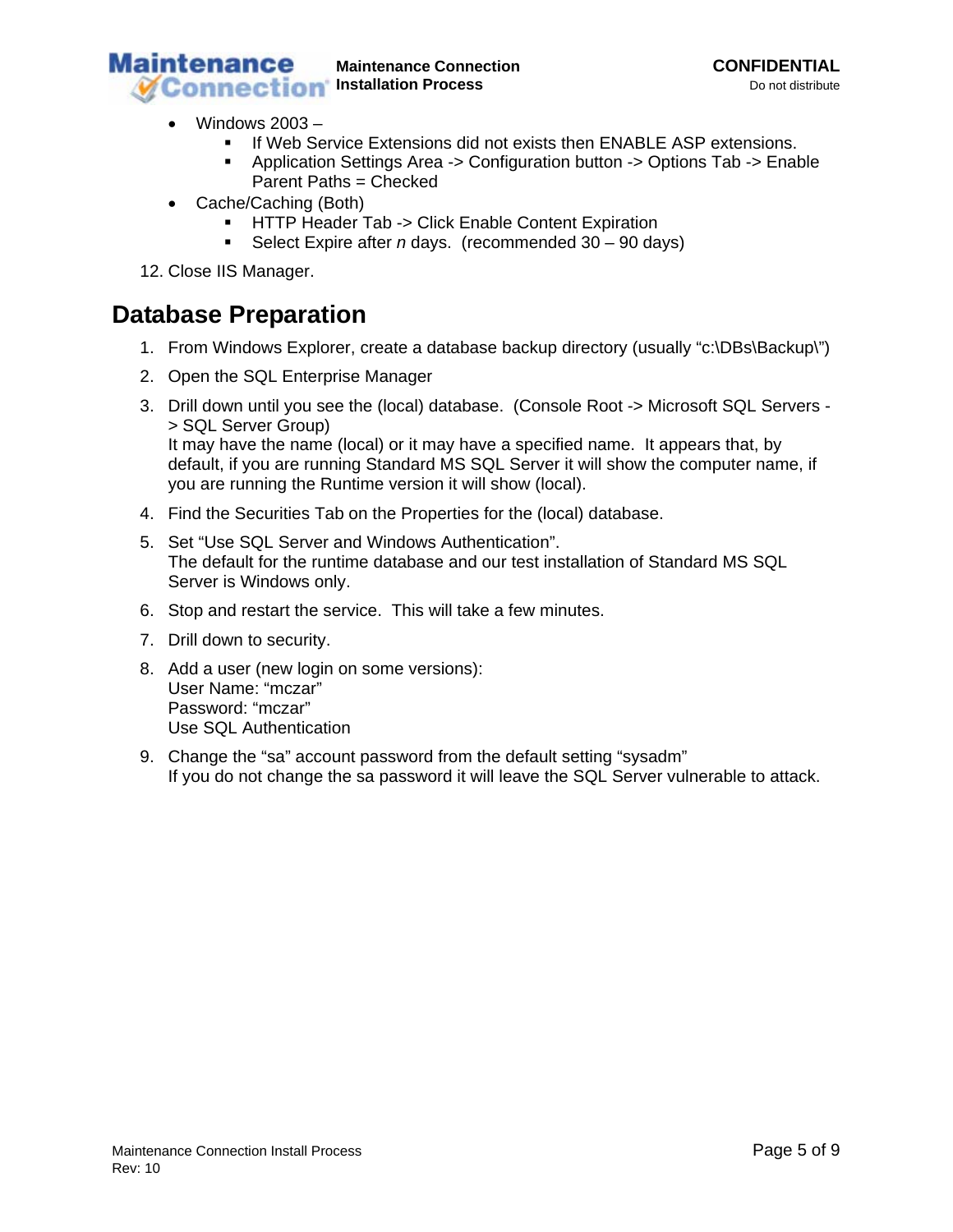## **Maintenance Connection Setup Manager**

- 1. Using Windows Explorer, navigate to the "install dir".
- 2. Run "mc\_setup.exe"

The Setup Manager will setup the Registration and the Company Databases. It will also register the supporting DLL's and initialize the information Maintenance Connection needs.

- 3. Start by clicking the System Setup button
	- a. Fill out the Registration Database first

| Registration Database Access                  |                |  |
|-----------------------------------------------|----------------|--|
| Use the below settings:                       |                |  |
| SQL Server:                                   | MCSQLServer    |  |
| Multiple Instances of<br>SQL Server?          | No             |  |
| Named Instance:                               |                |  |
| Port:                                         | 1433           |  |
| Named Pipes:                                  | Yes            |  |
| Database:                                     | MCRegistration |  |
| Integrated Security:                          | No             |  |
| User ID:                                      | mczar          |  |
| <b>Password:</b>                              | wwww           |  |
|                                               |                |  |
| Verify Existence of the Registration Database |                |  |
| Install the Registration Database             |                |  |
|                                               |                |  |

### 4. Click the Verify Existence button.

| Maintenance Connection - Admin User & Restore Path                                    |                                                                    |
|---------------------------------------------------------------------------------------|--------------------------------------------------------------------|
| SQL Server Admin User & Restore Path<br>Liser ID:<br>Password:<br>SQL Server Location | • SQL Server is on this machine ● SQL Server is on another machine |
| Location of backup files (on this machine)<br>C:\Install Manager\mc_database\         | 1.11                                                               |
|                                                                                       | Cancel<br><b>DK</b>                                                |

- b. **SQL Server:** The name of the SQL Server
- c. Multiple Instances: Set to 'yes' if you have more than one SQL Server Instance on the SQL Server
- d. **Named Instance**: Fill in if Multiple Instances is set to yes.
- . e. **Port**: The SQL Server Port. Usually 1433, sometimes 1432
- f. **Named Pipes**: Usually 'yes' set to 'no' if not using named pipes.
- **se**: This is the name of the Registration Database, g. **Databa** usually "mcRegistrationSA".
- h. **Integrated Security**: Leave as 'no'.
- i. User ID: The SQL Server user ID, should be 'mczar'.
- j. **Password**: The SQL Server user password, should be 'mczar'.
- a. User ID: This is the user ID for the SQL Server system admin account (usually sa).
- b. **Password**: This is the password for the system admin account.
- c. **SQL Server Location**: If the SQL server is on this machine or a remote machine. This tells SQL Server were to create the databases.

d. Location of the backup file: This is the location of "\Maintenance Connection\mc\_database" folder from the SQL Servers perspective. If the SQL Server is a different machine then you need to copy the mc\_database folder onto that PC.

e. Select the OK button to create the database and/or the user.

| e Access information |  |
|----------------------|--|
|                      |  |
|                      |  |

| <b>Maintenance Connection - Setup Manager</b>                                                    |  |
|--------------------------------------------------------------------------------------------------|--|
| <b>Maintenance</b><br><b>WConnection</b>                                                         |  |
| <b>Setup Manager</b><br>Copyright (c) 2002-2004 Maintenance Connection, Inc. All Rights Reserved |  |
| Sustem Setup                                                                                     |  |
| Company Setup                                                                                    |  |
| Add Registration Database Job                                                                    |  |
| Add Backup Database Jobs                                                                         |  |
| Maintenance Connection Login                                                                     |  |
| Help                                                                                             |  |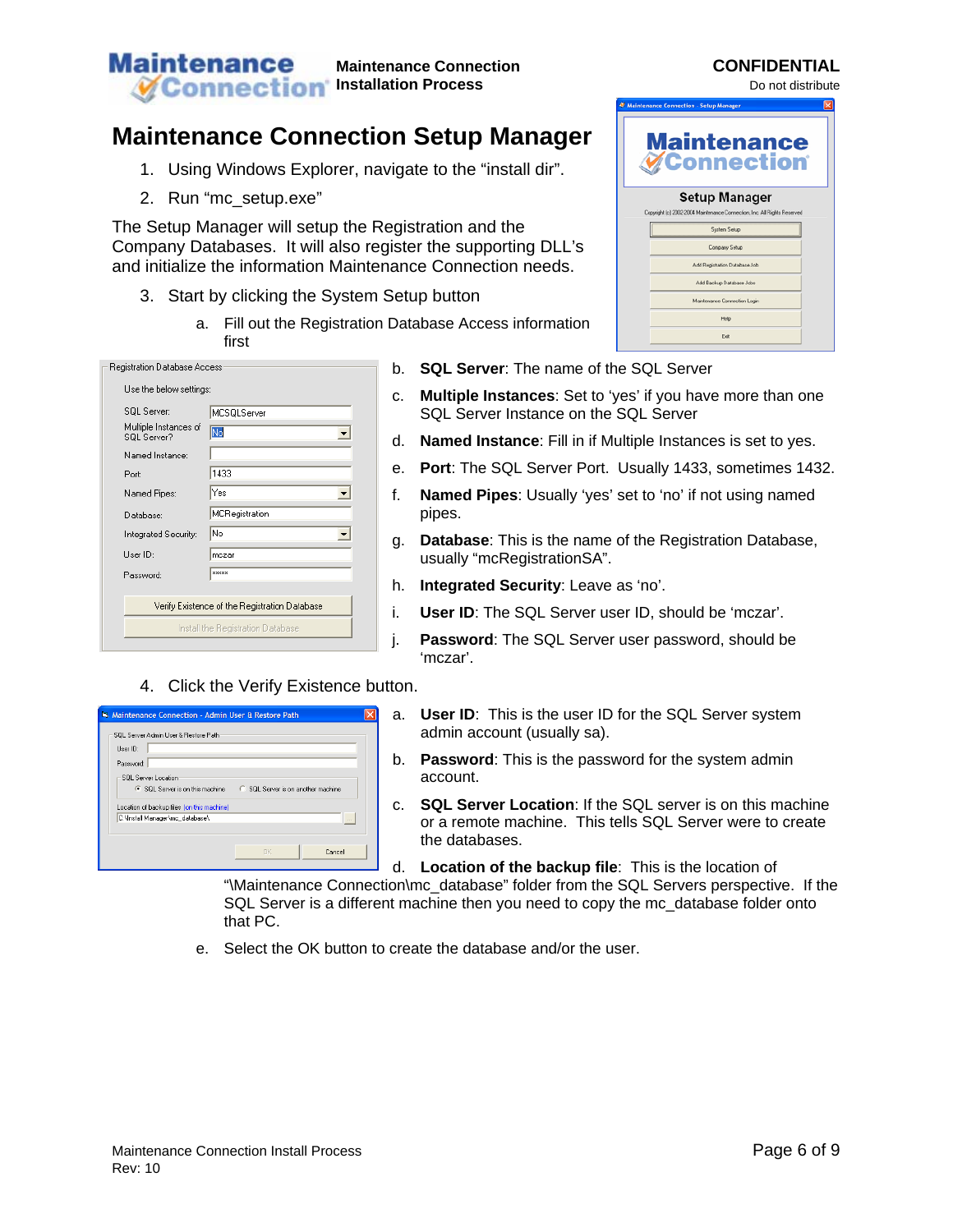# 6. Click the Verify Existence button.

**Maintenance** 

Note: until you hit the Save button, the records in mcRegistrationSA's Container and Container\_Resource tables are not added! If you hit Cancel – the database will be created but the database records are not.

- a. When prompted to install the Company Database, click yes and complete the following screen the same as when installed the registration database
- 7. Next, fill out the Security, Session, and SMTP fields.

| Security / Impersonation for File System Objects:       | Session:                                   |
|---------------------------------------------------------|--------------------------------------------|
| Domain:                                                 | 159<br>Timeout (Minutes):                  |
| administrator<br>Use <sub>1D</sub> :<br><b>XXXXXXXX</b> | 'SMTP / Mail Server                        |
| Password:                                               | llocalhost<br>Server / IP Address:         |
| lNo.<br>Use SSL for Login:                              | email@mycompany.com <br>From Email Address |
|                                                         | Return Email Address  return@mycompany.com |

- a. **Domain**: This is used for File System Object Impersonation. If you are using a local user account, you can leave this field blank. Note: There are problems on some systems with Domains. In general – create a LOCAL USER and use that user for Object Security. If when you test saving objects, you get an error that you don't have permission to save users, thy this:
	- i. Create a LOCAL user (no domain)
	- ii. Give that use full permissions on the maintenance connection directories
	- iii. Run the diagnostics page by clicking of the logo on the login page.
	- iv. Reload the ini.
- b. **User ID and Password**: This is the login for a Windows User that has right to file manipulation.
- c. Use SSL for Login: If using SSL, set this to 'Yes'.
- d. **Session**: Set the timeout to 59 if not already set.
- e. **SMTP / Mail Server**: Fill in the IP or Server Name of your SMTP Server.

a. This information should be the same as the Registration Database Access information,

b. **Database**: This is the name of the Company Database. The first three letters should be 'ent' all lower case. The next part is the Abbreviation for your company, all upper case. Example: MYCOMP, MAINTCON, or XYZ.

except for the Database field.

| SQL Server:                              | MCSQLServer  |
|------------------------------------------|--------------|
| Multiple Instances of<br>SQL Server?     | No           |
| Named Instance:                          |              |
| Port:                                    | 1433         |
| Named Pipes:                             | Yes          |
| Database:                                | entMYCOMPANY |
| Integrated Security:                     | No           |
| User ID:                                 | mczar        |
| Password:                                | <b>xxxxx</b> |
|                                          |              |
| Verify Existence of the Company Database |              |
| Install the Company Database             |              |

**IT** Heels single company detabase with the below setting

Company Database Access-

#### **Maintenance Connection CONFIDENTIAL**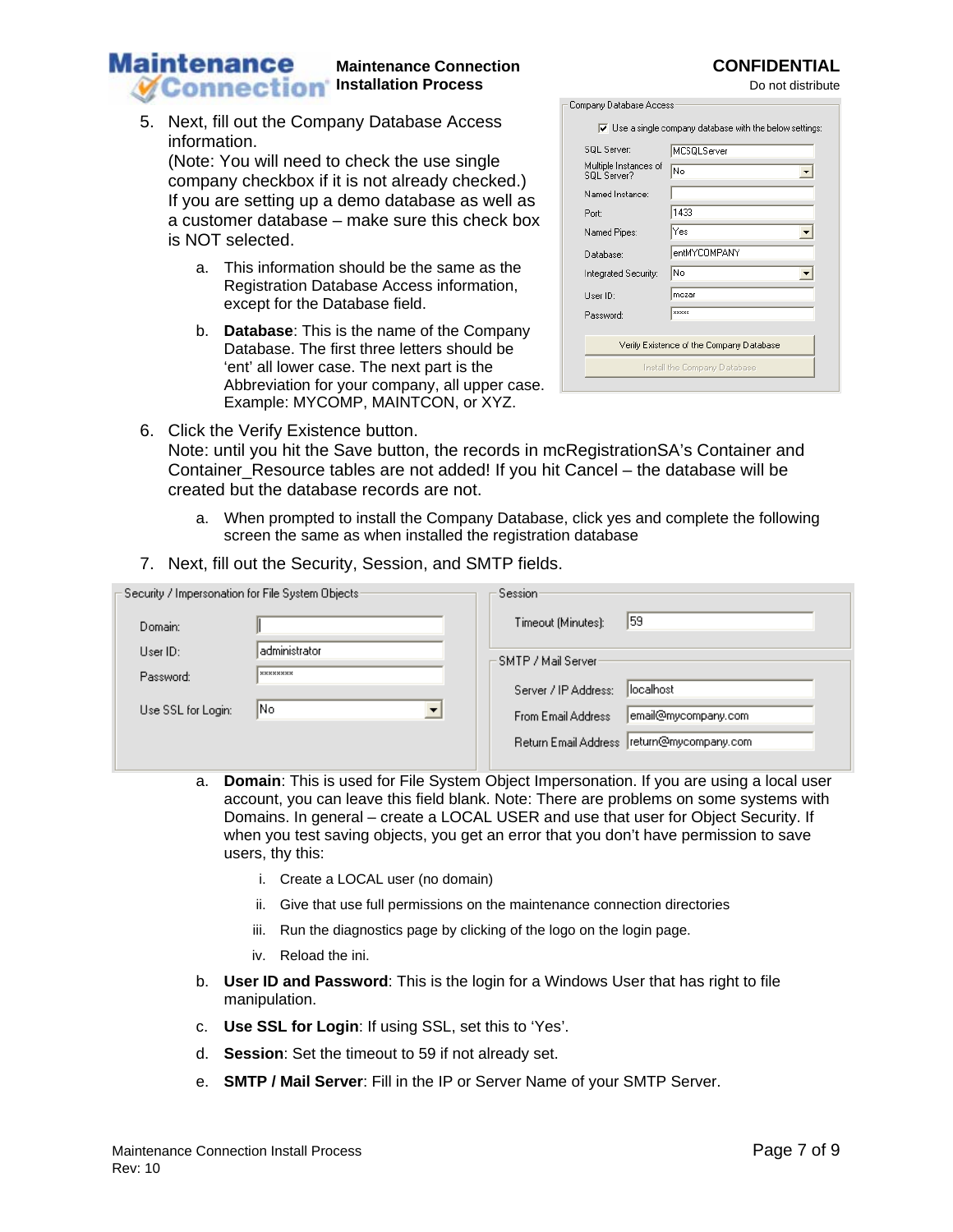

- f. **From & Return Email Address**: These addresses are used when sending emails from the Reports Module. A good example of what they should be is provided in the image above. You may need to create the email accounts.
- 8. Click Save once all the steps are completed.
- 9. From the main screen click Company Setup

| <b>Maintenance Connection - Company Setup</b>                               |                                                                                                                                                                                                                                    |
|-----------------------------------------------------------------------------|------------------------------------------------------------------------------------------------------------------------------------------------------------------------------------------------------------------------------------|
| Company Setup                                                               |                                                                                                                                                                                                                                    |
| Maintenance Connection (MC)<br>Company:                                     | $\overline{\phantom{a}}$<br>Setup<br>New                                                                                                                                                                                           |
|                                                                             | Close                                                                                                                                                                                                                              |
|                                                                             |                                                                                                                                                                                                                                    |
| Company                                                                     | 10. Click the setup button<br>11. Fill in the company information first                                                                                                                                                            |
| MC<br>Company ID:<br>Customer<br>Type:<br>Maintenance Connection<br>Name:   | <b>Company ID:</b> Fill this in as the abbreviation for your<br>a.<br>company, all upper case. This should be the same<br>as the company database name without 'ent'.                                                              |
| Address:<br>City:                                                           | Fields 'Name' down to 'Website' are informational<br>b.<br>only. Fill in as much as you need.                                                                                                                                      |
| State:<br>Zip:<br>Phone:<br>Phone Ext:                                      | Logo: If you have a logo, use the browse button to<br>c.<br>find it. The file must be located in "Maintenance<br>Connection\mc_imageserver\ent" + company<br>abbreviation.<br>If you don't have a logo this field should be blank. |
| Fax:<br>Web Site:                                                           | Admin Name: This name is used when new signups<br>d.<br>are being requested.                                                                                                                                                       |
| mc_logo_opt.jpg<br>Logo:<br>Enabled<br>Status:<br>$\blacktriangledown$      | Admin Email: This is the email for the administrator<br>е.<br>of the software.                                                                                                                                                     |
| Admin Name:<br>Admin Email:                                                 | 12. Next fill in the Security and License information.                                                                                                                                                                             |
| Security<br>SERVICE<br>Connection Key:                                      | Connection Key: This is used when new users are<br>a.<br>signing up for the software.                                                                                                                                              |
| $ 20\rangle$<br>Session Timeout:<br> No<br>Use SSL:<br>$\blacktriangledown$ | Session Timeout: Set this to between 20 and 59.<br>b.<br>Anything over 59 will cause an error in Internet<br>Explorer.                                                                                                             |
| License<br>5<br>License Count:<br>License Key:                              | License Key: This is used to update your number of<br>c.<br>licenses. Fill in with the License Key that<br>Maintenance Connection provided you and then                                                                            |
| Unlock License Key                                                          |                                                                                                                                                                                                                                    |